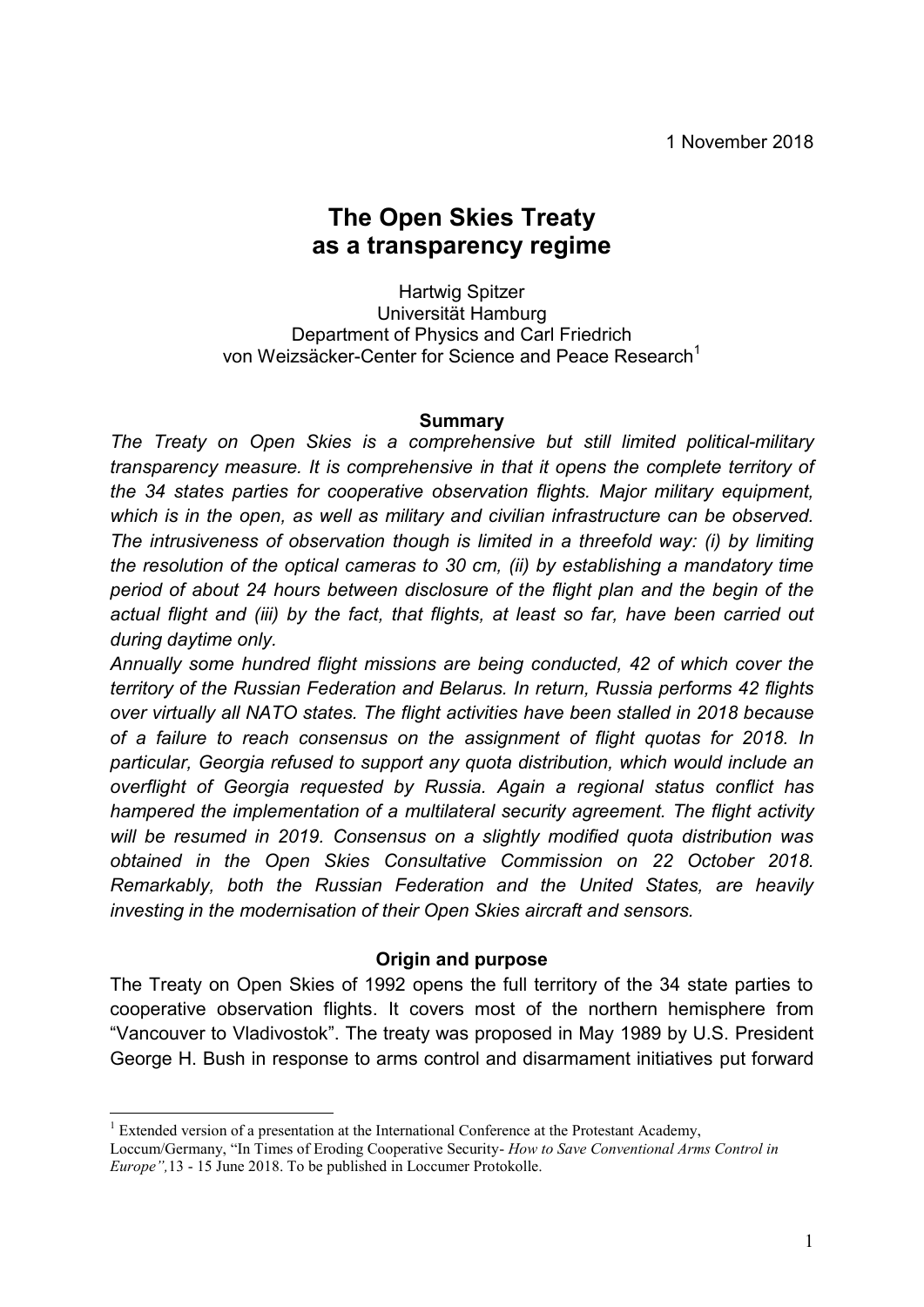by General Secretary Mikhail Gorbachev<sup>2</sup>. The treaty was intended to include all member states of NATO and the Warsaw Treaty Organisation. The treaty was negotiated from January 1990 to March 1992, parallel to the Treaty on Conventional Forces in Europe (CFE), as a transparency measure and verification tool. The treaty entered into force on 1 January 2002. Its design is quite different from that of the CFE Treaty and the Vienna Document on Confidence and Security Building Measures (VD). While the verification and transparency tools of the CFE Treaty and the Vienna Document rely on extensive data exchanges and localised on-site or regional ground inspections, Open Skies opens the complete territory for aerial observation<sup>3</sup>. The images taken are shared between the observing and the observed state.

### **Built-in strengths of the treaty**

The treaty provides unlimited territorial access. While this also applies for satellitebased observation, opening up the complete national air space is a political gesture in itself and is worldwide unique. The agreed resolution limits for film or digital cameras of 30 cm match the resolution of the most advanced commercial observation satellites - with the added value that Open Skies aircraft can fly underneath clouds and choose flexible flight paths. Furthermore, a resolution of 50 cm, accessible to (future) Open Skies thermal sensors, will be much superior to the resolution of commercial thermal imaging satellite sensors (of several ten meters).

Another unique feature of the treaty is the high degree of built-in cooperation: Joint teams are on board. The processing of film or digital image data is done jointly. The mutually controlled data taking and processing provide the resulting images with a high degree of authenticity (protection against falsification), which is unmatched in comparison to satellite imagery.

### **Limits of transparency**

The mutual openness has limits. The negotiating parties (in 1990-1992) wanted to allow for the general identification of military land vehicles, aircraft and infrastructure through 24h- all-weather imaging but not permit the reconnaissance of technical details like the antenna of a tank. That is why the sensor categories of the treaty have verified resolution limits

- (i) Film and video cameras at 30 cm ground sampled distance<sup>4</sup>
- (ii) Thermal infrared imaging sensors at 50 cm ground sampled distance
- (iii) Synthetic Aperture Radar (SAR) sensors at 3 m resolution

 $^{2}$  Gorbachev had proposed the complete disarmament of the tactical nuclear weapons of the US and the USSR. <sup>3</sup> According to its preamble, the purpose of the treaty is, "the possibility of employing such regime to improve openess and transparency, to facilitate the compliance with existing or future armscontrol agreements and to strengthen the capacity of conflict prevention and crisis management in the framework of the Conference on Security and Co-operation in Europe......"

<sup>&</sup>lt;sup>4</sup> The resolution of optical sensors is defined in Decision 3 of the OSCC as "the width of a single bar in the smallest group of bars (in a calibration target of black and white bars) which can be distinguished as separate bars".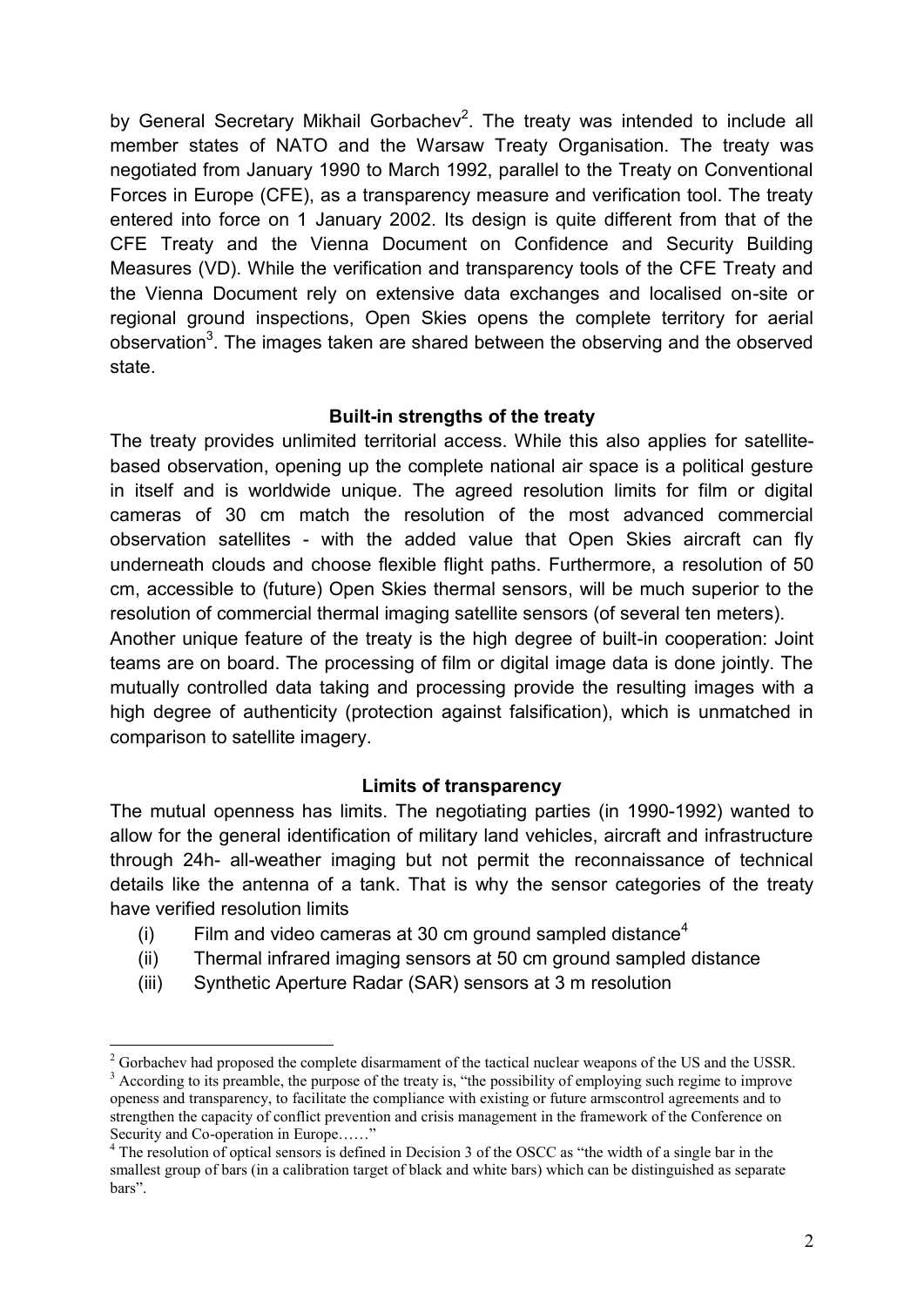Another limitation of openness is the time period between disclosure of the flight plan and the beginning of the observation flight. After arriving in the state to be observed, the team of the observing state has to declare the intended flight path about 24 hours before take-off for the actual observation flight. This leaves the observed state enough time to alert its high security sites and to cover up sensitive equipment.

Everything in the open remains visible. Open Skies flights can thus monitor all kinds of vehicles which are left exposed. However, tactical short time reconnaissance is beyond the scope of Open Skies. Open Skies is designed to monitor static military inventory and infrastructure, like missile sites, air fields, naval ports or barracks, and their changes over longer periods of time.

Open Skies flights have been occasionally used during crisis situations. For instance, after the beginning of military conflict in the Donbas region of Eastern Ukraine some twenty Open Skies flight missions by Western states were conducted in the Russian region along the Ukraine border between April and July 2014.

It should be noted, that the implementation of Open Skies has continued in the Ukraine and Russia in 2014 despite the Russian annexation of Crimea and the war in Eastern Ukraine. War zones, however, are inaccessible to the unarmed Open Skies aircraft. The territory of Crimea is no longer overflown because no other party recognizes Crimea as Russian territory. Other states parties refused to accept the Russian offer in May 2014 to overfly Crimea as part of flight missions in Russia.

## **Flight activity in 2017**

The treaty establishes rights and obligations for all of the parties, regardless of any membership in an alliance or regional group. Each party has the right to conduct flights over other states within a framework of set annual quotas (active quota). Equally, each party is obliged to receive the same number of flights (passive quota) over their territory. E.g. both, the Russian Federation and the United States, have an annual quota of 42 active and passive missions. Canada, France, Germany, Italy, Turkey, Ukraine and United Kingdom have active and passive quotas of 12 flights each, other parties to the treaty have less.

After entry into force on 1 January 2002, the actual flight activity developed in a less balanced way. NATO member states have committed themselves not to fly over each other's territory by an internal agreement initiated by the U.S. administration<sup>5</sup>. By 2002 the spirit of detente, which had prevailed in the early 1990´s, was gone. NATO states concentrated their flights on the Russian Federation and Belarus, plus a few flights over non-allied states like Bosnia-Hercegowina, Georgia and Ukraine. In return, Russia uses its complete active quota to overfly most NATO states routinely.

In 2017 Russia performed 42 flights over 28 NATO states, including seven flights over the USA. The U.S. performed 16 flights over Russia and Belarus. Ukraine performed eight flights over Western states (Denmark, Hungary, Lithuania, Poland, Romania, Sweden, Slovakia, and Turkey) and three shared flights over Russia (with US, Canada and Sweden as lead nation).

 $\overline{a}$ <sup>5</sup> Hungary and Romania even had to terminate their bilateral Open Skies agreement of 1991 after joining NATO.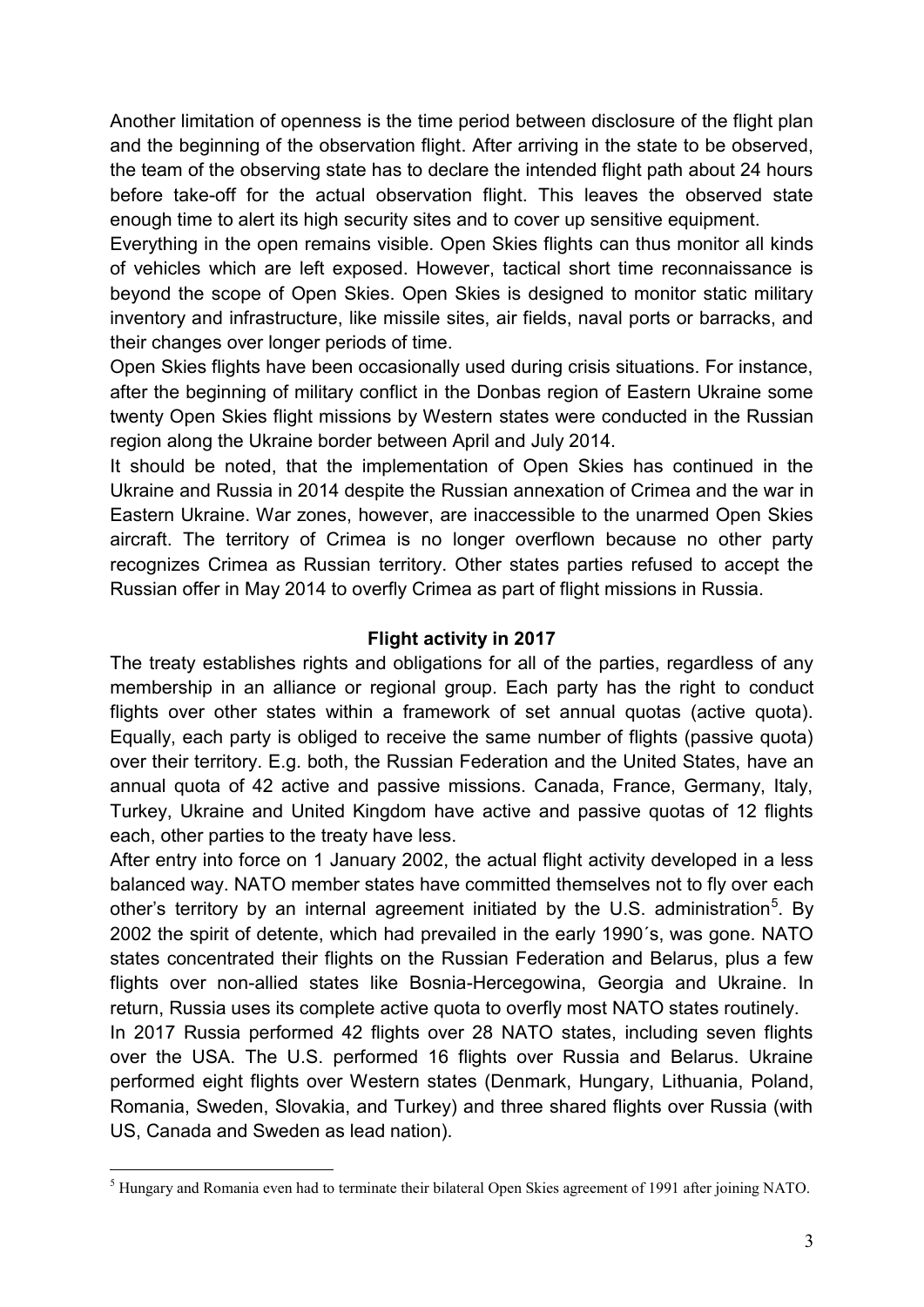In total some 100 flight missions were carried out in 2017, several of the flights shared between two or three observing parties in order to save costs.

## **Benefits of Open Skies flights**

The benefits of and the value attributed to the implementation of the Open Skies Treaty 26 years after its signature are manifold. First of all, the treaty architecture offers some flexibility by including provisions for accession of additional parties as well as for modernisation of aircraft and sensors. Eight states acceded the treaty between 2002 and 2005: the three Baltic States, Bosnia-Hercegovina, Croatia, Finland, Slovenia and Sweden. Modernisation of aircraft and sensors is going on (see below).

Why do parties continue to adhere to the treaty? All parties value the confidencebuilding aspect of the cooperative practice. Some smaller states, like the Benelux countries, participate only for this reason by facilitating being observed but not actively flying. Other states situated in proximity of Russia are primarily interested in the information provided by the images taken. This holds true in particular for states without access to reconnaissance satellites of their own, like the Baltic States, Finland, Norway, Poland, Sweden, Turkey and Ukraine. Poland naturally is interested in Russian force deployments in the oblast of Kaliningrad. The Baltic States conduct their annual active mission over the nearby Russian military district. Medium powers like France, Germany, Italy and the UK value Open Skies as a channel for security cooperation and dialogue with Russia in presently tense times. They also use Open Skies images to complement their national satellite reconnaissance of Russia and Belarus.

The big nuclear powers, Russia and the U.S., have adhered to the treaty so far and have invested in new aircrafts and sensors. Both states are hostages under the threat of the others nuclear arsenals. They use Open Skies inter alia for regular monitoring of missile and missile defence sites as a complement to their own satellite reconnaissance capabilities. Russia shows its flag by overflying virtually all NATO states on a regular basis.

In summary, parties see the treaty as an instrument for cooperation and transparency with limited but still noted value. This appreciation, however, is restricted to branches of government and some parliamentary and scientific circles. Open Skies works mostly below the attention of the general public and the media.<sup>6</sup>

## **Modernisation of aircraft and sensors**

Initially – in the trial implementation phase from 1992 to 2001 - parties exclusively used already existing aircraft, mostly of older vintage and equipped with wet film cameras<sup>7</sup>.

<sup>6</sup> Only Russian media like TASS and Russia Today as well as a few select U.S. media cover Open Skies occasionally.

<sup>7</sup> For details see e.g. Pal Dunay et al., Open Skies – A Cooperative Approach to Military Transparency and Confidence Building, UNIDIR, Geneva, 2004, accessible via [http://unidir.org/files/publications/pdfs/open-skies](http://unidir.org/files/publications/pdfs/open-skies-a-cooperative-approach-to-military-transparency-and-confidence-building-319.pdf)[a-cooperative-approach-to-military-transparency-and-confidence-building-319.pdf.](http://unidir.org/files/publications/pdfs/open-skies-a-cooperative-approach-to-military-transparency-and-confidence-building-319.pdf)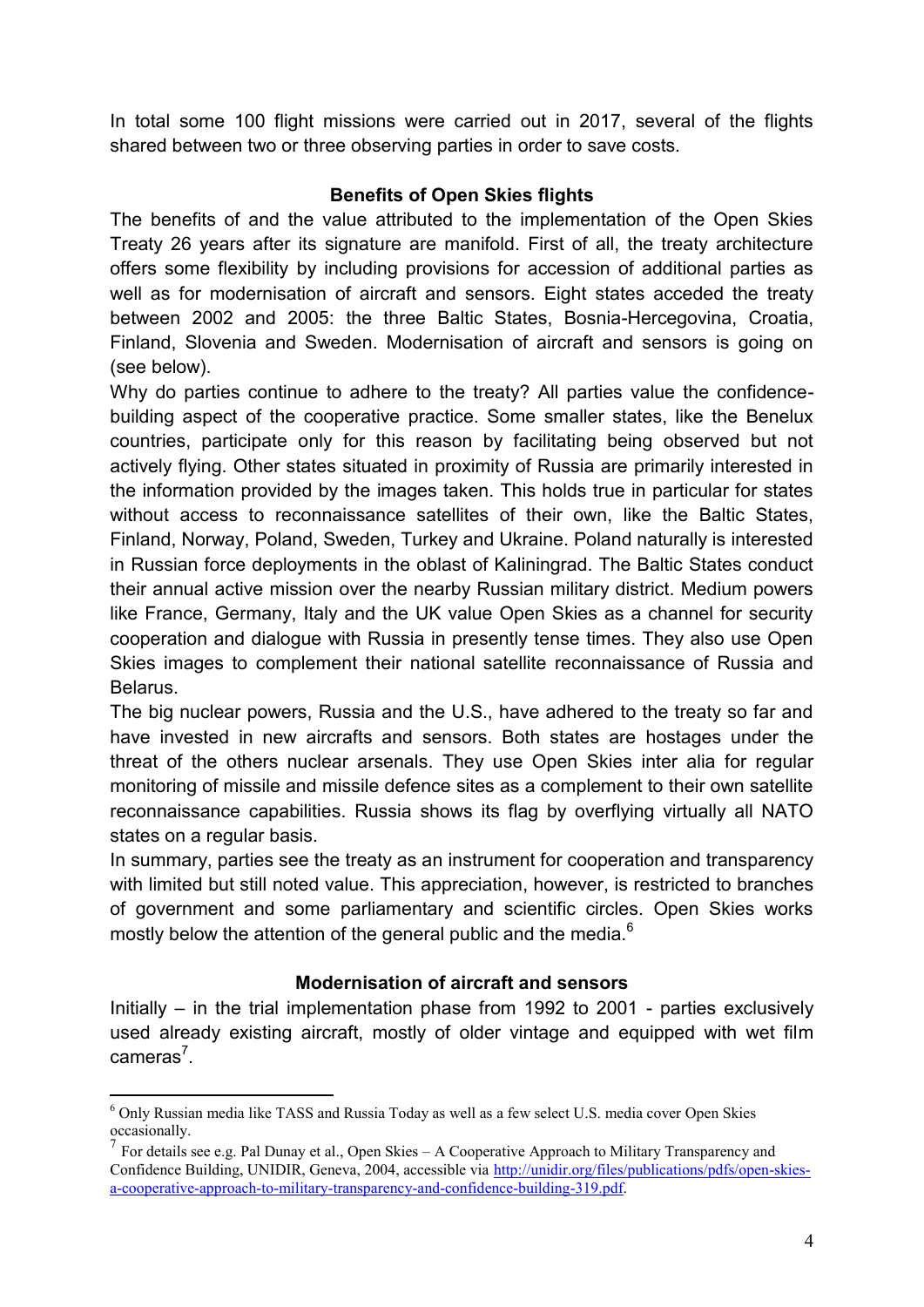Modernisation of Open Skies aircraft and sensors has been an issue since the treaty's entry into force (2002). The commercial aerial observation industry began replacing their photogrammetric film cameras by digital cameras as early as 2000. It took the Informal Group on Sensors of the Open Skies Consultative Commission (OSCC) several years to pave the way for a transition to digital aerial cameras. The group had to develop and test authenticated procedures to determine the applicable flight altitudes at 30 cm resolution for optical sensor systems. In May 2010, the OSCC decided on rules for the introduction and certification of digital cameras with up to five colour channels (red, green, blue, near infrared and panchromatic).

Russia was the first state to have its digital sensor system OSDCAM 4060 certified in 2014. Digital flight missions by Russia began in July 2014. Since then all Russian Open Skies aircraft have been equipped with digital cameras $<sup>8</sup>$  in contrast to the</sup> aircraft of other states (Canada, France, Hungary, Romania, Sweden, Turkey, Ukraine and the US).

The US has begun to equip its two existing Open Skies aircraft with digital cameras. The certification of the first modernized aircraft is expected in 2019. Romania is in the process of acquiring three medium format digital aerial cameras for operation at three flight altitudes. Canada, Sweden and Turkey have also initialized programs for camera modernization, these are further behind.

Overall, the fleet of Open Skies aircraft is ageing. Acquisition and introduction of new aircraft has become an issue. Again Russia took the lead. Already in 2006 the first portion of the budget for the acquisition of two new aircraft of type Tupolev 214 was approved. The rollout of the first aircraft occurred in 2011. The certification event for both the first and second aircraft and their digital cameras was held from 2.-11. September 2018 in Kubinka near Moscow, Russia. Signatures of all attending parties are required before the aircraft can be used for observation missions. The heads of all attending delegations signed the final document, with the exception of the U.S. delegation. The U.S. administration announced only on 19 September that it was prepared to sign the certification document.<sup>9</sup>

Germany was second to decide on a new aircraft. Germany had lost its first Open Skies aircraft, a Tupolev 154, in 1997 because of a mid-air collision. It took 18 years until the Bundestag approved a budget for the acquisition of a new aircraft of type Airbus A319 CJ in November 2015. This aircraft will have a range sufficient both for flights in the European and the Asian part of the Russian Federation. Certification is

See also: Gordon Petrie und Hartwig Spitzer, [Open Skies: Aerial Observation to Help Prevent Conflicts Between](http://web2.ges.gla.ac.uk/~gpetrie/Petrie_Open_Skies_P24-29%20GEO_07_05_LR.pdf)  [Countries,](http://web2.ges.gla.ac.uk/~gpetrie/Petrie_Open_Skies_P24-29%20GEO_07_05_LR.pdf) *GeoInformatics*, Vol. 10, No. 5, p. 24-29. 2007. Accessible vi[a http://www.petriefied.info/pubs.html](http://www.petriefied.info/pubs.html)  -> Publication Nr. 116

Hartwig Spitzer, News from Open Skies - A co-operative treaty maintaining military transparency, Verification Technology Information Centre (VERTIC), London, VERTIC Brief no.8, Feb 2009, 16 pp. accessible via [www.vertic.org](http://www.vertic.org/)

<sup>&</sup>lt;sup>8</sup> Russia operates up to five AN30 aircraft, one Tupolev 154. Some of the older AN30 aircraft will be replaced by two new TU 214 aircraft after their certification.

<sup>&</sup>lt;sup>9</sup> The reasons of the delay have not been made public.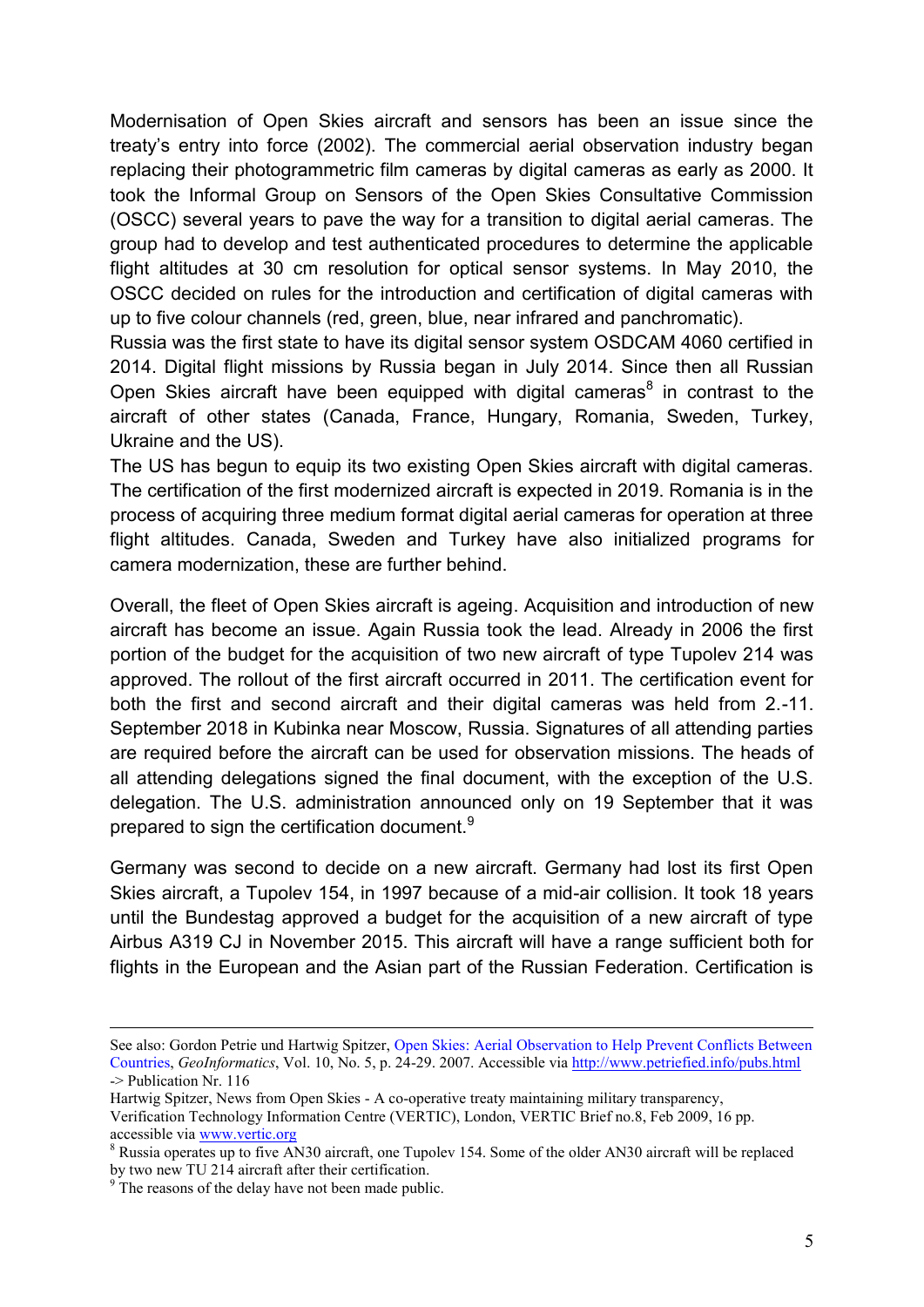expected for 2020/21. The aircraft will be the first one to have a thermal infrared camera on board in addition to digital aerial cameras<sup>10</sup>.

The two existing Open Skies aircraft of the U.S. of type OC 135 (modified Boeing 707) were built in the 1960´s. Recently, several missions had to be terminated early due to technical failures. Secretary Mattis of the U.S. Department of Defense was introduced to the workings and value of the Open Skies Treaty. He decided to aim for parity of U.S. Open Skies assets with Russia. In consequence, the U.S. administration requested a budget of 222 Million USD from Congress for the acquisition of two new long-range Open Skies aircraft. The budget was approved by Congress in the National Defense Authorization Act (NDAA) for Fiscal Year 2019 despite some parliamentary opposition in July 2018. With President Trumps signature on 13 August 2018 the budget became law.<sup>11</sup>

However, the NDAA contained language which was misinterpreted by some media as blocking the funding for the U.S. Open Skies modernisation program.<sup>12</sup>,<sup>13</sup> Section 1242 of the Act indeed prohibits spending of funds in fiscal year 2019 for both the U.S. sensor modernisation and for the acquisition of new Open Skies aircraft UNLESS the President (or the Secretary of State) certifies that "*the President has imposed treaty violation responses and legal countermeasures on the Russian*  Federation for its violation of the Treaty".<sup>14</sup>,<sup>15</sup> At the OSCC session on 26. September 2017 the United States already had announced, that it intends to impose as of 1 January 2018 some restrictions on flight length and use of airfields in the western USA as "*Treaty compliant measures to encourage the Russian Federation to return to full compliance with its Treaty obligations*". It can be expected that the U.S. administration will refer to these countermeasures in order to lift the funding prohibitions for fiscal year 2019.<sup>16</sup>

The NDAA also contains a restriction on the future introduction of thermal infrared and SAR sensors. Republican Congressmen and senators have introduced language that funds cannot be used for participation of U.S. representatives in voting or approving decisions of the OSCC on introducing infrared and SAR sensors, UNLESS the President certifies that "*the Russian Federation is in complete compliance with its* 

https://www.congress.gov/bill/115th-congress/house-bill/5515/text

 $\overline{a}$ 

<sup>14</sup> Section 1242, Limitation on availability of funds relating to implementation of the Open Skies Treaty,

https://www.congress.gov/bill/115th-congress/house-bill/5515/text

 $10$  The thermal cameras will provide a resolution of 85 cm when flown at a low altitude of about 1500 m. **<sup>11</sup>** H.R.5515 - John S. McCain National Defense Authorization Act for Fiscal Year 2019

<sup>&</sup>lt;sup>12 "</sup>What is the Open Skies Treaty? Trump blocks funding for surveillance program that includes Russia." Newsweek Online, 14 August, 2:15 pm

<sup>&</sup>lt;sup>13</sup> "Trump signs Defense Bill suspending funding for Open Skies." Moscow Times, 14 August 2018.

H.R.5515 - John S. McCain National Defense Authorization Act for Fiscal Year 2019

<sup>&</sup>lt;sup>15</sup> The US and other parties see Russia in non-compliance of the Open Skies Treaty by the Russian imposition of a 500 km flight length limitation over the oblast of Kaliningrad. In addition, the Russian veto to flights in a 10 km border zone adjacent to Abkhazia remains a violation from the US perspective until one country has verified the lifting of the 10 km limit.

<sup>&</sup>lt;sup>16</sup> Republican House members had introduced much stronger prohibitive language in the draft version of Sec. 1242. The Senate removed requirements related to "Russian aggression and malign influence" that were described (by the Senate) as unrelated to treaty violations. See "NDAA sought to derail Open Skies & New START Treaties with Russia" posted by Mashal Khailakbar, The Voice Times, 14 August 2018.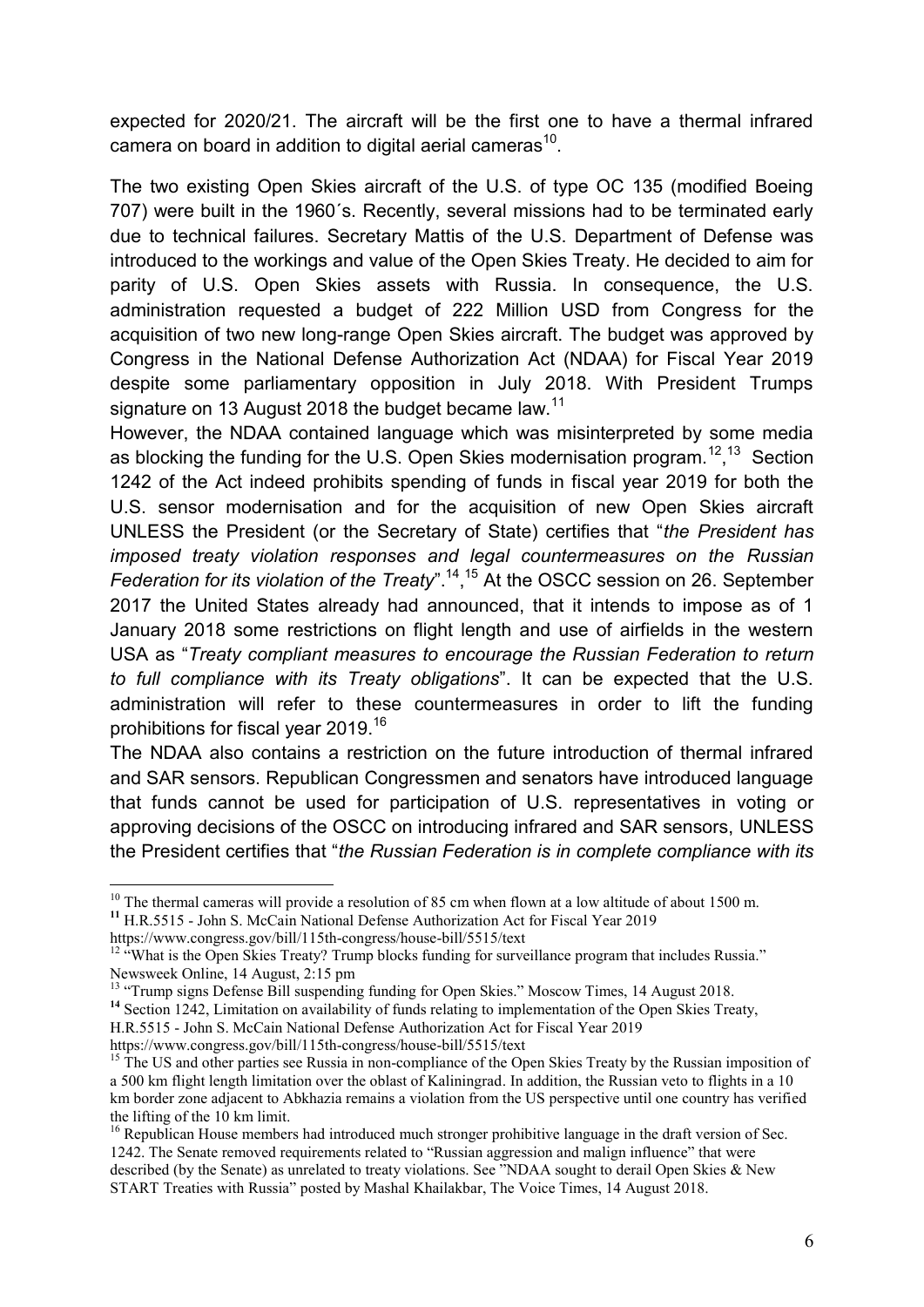*obligations under the Open Skies Treaty*" <sup>17</sup>. President Trump has reacted to these certification requirements in Sec. 1242 (and elsewhere in NDAA FY 2019) on 13 August 2018 by declaring "*that these types of provisions encompass only actions for which such advance certification or notification is feasible and consistent with the Presidents exclusive constitutional authorities as Commander in Chief and as the sole representative of the Nation in foreign affairs*".<sup>18</sup> Through this the President has emphasized his authority to eventually waive the submission of the above certifications. This is of relevance for the German modernization program, which eventually will need a certification of its thermal infrared sensor.

## **The failure to agree on a flight quota decision for 2018 - A stalemate over an unsolved territorial status conflict**

The annual assignment of flight quotas is usually negotiated in an informal working group under chairmanship of Germany in early October of the preceding year. If a consensus can be reached there, it is formally decided by the OSCC later on. October 2017 was different. Like in several previous years, Russia had asked for a flight quota over Georgia. Georgia refused to give its consent to the full package of quota distribution and has continued to do so. Since 1 January 2018 no flight missions have been performed at all. State parties keep the required flight practice of their teams alive by training flights, many of them bilaterally.

Again the implementation of a multilateral treaty has been obstructed by an unsolved territorial status conflict.<sup>19</sup> This time it is the dispute between Georgia and Russia over Russia's recognition of Abkhazia and South Ossetia as independent states in 2008. Georgia and all other Open Skies parties apart from Russia consider Abkhazia and South Ossetia still as part of Georgia's national territory.<sup>20</sup>

 $17$  Section 1242, Limitation on availability of funds relating to implementation of the Open Skies Treaty, H.R.5515 - John S. McCain National Defense Authorization Act for Fiscal Year 2019 https://www.congress.gov/bill/115th-congress/house-bill/5515/text

<sup>&</sup>lt;sup>18</sup> Statement of President Donald J. Trump on H.R. 5513, issued August 13, 2018. The White House, Washington D.C., [https://www.whitehouse.gov/briefings-statements/statement-president-donald-j-trump-h-r-](https://www.whitehouse.gov/briefings-statements/statement-president-donald-j-trump-h-r-5515/?utm_source=twitter)

[<sup>5515/?</sup>utm\\_source=twitter](https://www.whitehouse.gov/briefings-statements/statement-president-donald-j-trump-h-r-5515/?utm_source=twitter)

<sup>&</sup>lt;sup>19</sup> The Open Skies parties have seen this before. The OSCC was prevented from taking any decisions from January 2011 to July 2012 because of a disagreement over the agenda. Greece insisted that the application of Cyprus for accession to the treaty should be mentioned explicitly in each agenda with reference to the accession application document of 2002. Turkey objected this request, arguing that the application had found no consensus (by a veto of Turkey) in 2002 and thus should no longer be included in the agenda.

<sup>&</sup>lt;sup>20</sup> For details of the 2008 conflict and its historical roots see: Independent International Fact Finding Mission on the Conflict in Georgia (IIFFMCG/EUSR), Report, Vol. I, September 2009, in particular pp. 10-11 (Nr. 2, 3), 19 (Nr. 14), 22-23 (Nr. 19, 20).

[https://www.echr.coe.int/Documents/HUDOC\\_38263\\_08\\_Annexes\\_ENG.pdf](https://www.echr.coe.int/Documents/HUDOC_38263_08_Annexes_ENG.pdf) (last access 10 September 2018); Benedikt Harzl, Der Georgisch-Abchasische Konflikt, Nomos, Baden-Baden, 2016, pp. 380 ;

Ronald Asmus: A Little War that Shook the World: Georgia, Russia, and the Future of the West, German Marshall Fund, Jan. 2010.

For a discussion of the different political positions, perceptions and narratives see also:

[Uwe Halbach,](https://www.swp-berlin.org/wissenschaftler-detail/uwe-halbach/) [Bilanz einer »Farbrevolution«](https://www.swp-berlin.org/publikation/georgien-bilanz-der-rosenrevolution/) Georgien im politischen Wandel 2003–2013, SWP-Studie 2013/S 24, December 2013, 28 pages¸

[Uwe Halbach,](https://www.swp-berlin.org/wissenschaftler-detail/uwe-halbach/) [Ungelöste Regionalkonflikte im Südkaukasus ,](https://www.swp-berlin.org/publikation/suedkaukasus-ungeloeste-konflikte/) SWP-Studie 2010/S 08, März 2010, 36 pages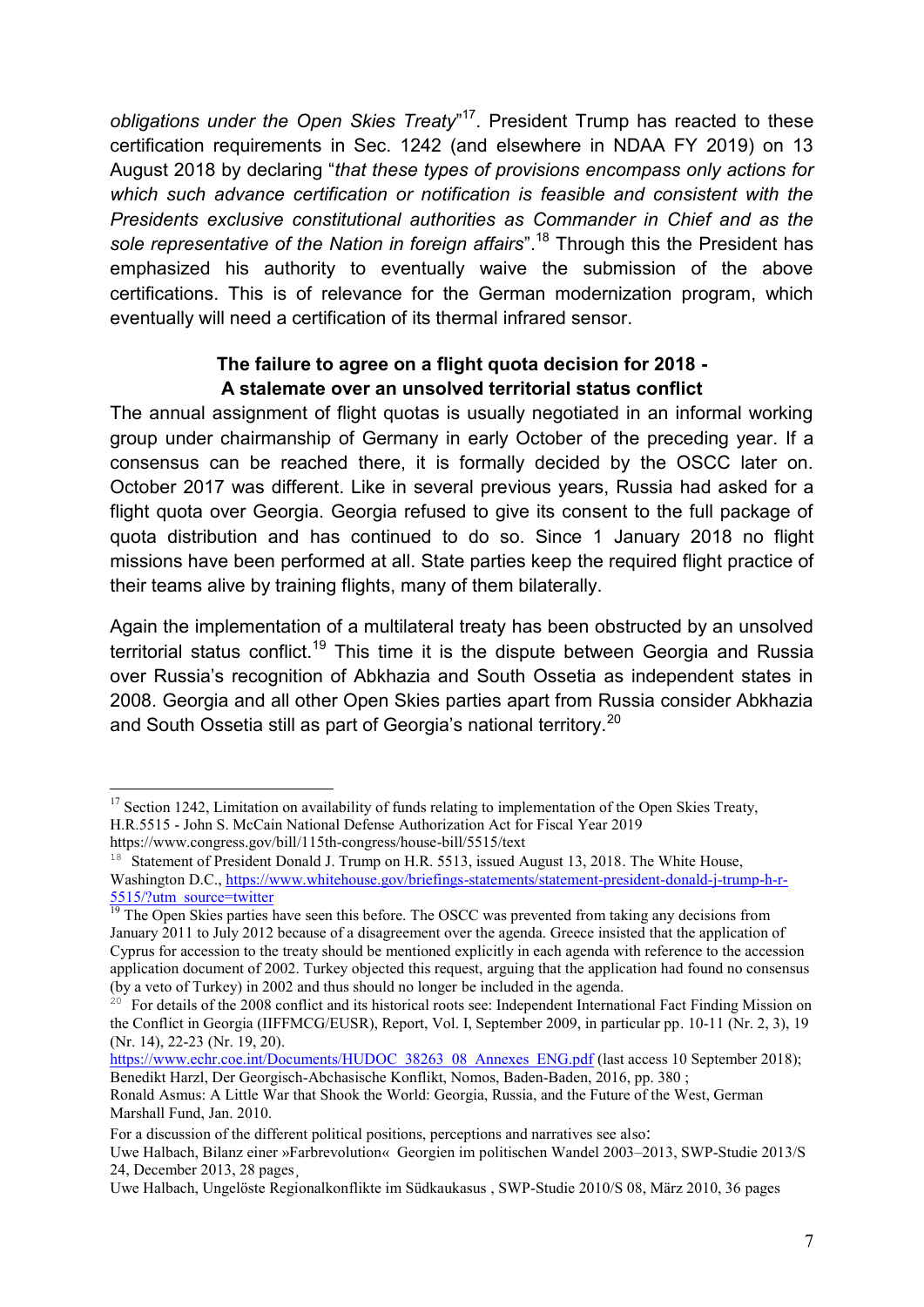Georgia acceded the Open Skies Treaty in 1998 by depositing an instrument of ratification with the depository states of Canada and Hungary. At that time like today Georgia considers Abkhazia and South Ossetia as part of its territory.<sup>21</sup> Interestingly, since its entry into force (2002) Open Skies flights by other states over Georgia never covered the breakaway territories of Abkhazia and South Ossetia.

Initially Russia and Georgia did co-operate in the Open Skies framework. From 2004 to 2011(!) Russia performed one annual flight over Georgia, shared with the United Kingdom. In return, Georgia conducted one flight over Russia in 2007, shared with Norway, and another flight in 2008, shared with the USA (28 – 31 July), shortly before the August war.

In May 2010 Russia underlined its point of view on the independence of Abkhazia by rejecting the flight plan of a joint U.S.-Romanian flight over Southern Russia which would have entered a 10 kilometre zone adjacent to the border of Abkhazia.<sup>22</sup> The rejection was heavily criticized in the OSCC. On 17 October 2011, the Russian Federation confirmed in the OSCC, that it would continue its denial of access for any future flights on the noted grounds.

Georgia went a step further. The head of the Delegation of Georgia to the OSCC, Ambassador Gaprindashvili, submitted a letter to the Chairperson the OSCC on 4 April 2012 declaring

- *(i) "Georgia will not allow any observation flights that include participation by the Russian Federation over the territory of Georgia" and*
- (ii) *"Georgia will not conduct observation flights over the territory of the Russian Federation".*

The letter accused the Russian Federation of non-compliance with Treaty provisions by imposing flight restrictions on the U.S.-Romanian flight of May 2010 close to the border of Abkhazia (literally: "*certain regions of Georgia assessing that those regions constituted states, that were non-parties to the Treaty*").

De facto, Georgia has suspended the implementation of its obligations and rights under the Treaty towards Russia, a unilateral step, which is not foreseen in the Treaty $23$ .

Two attempts of Russia to get a flight quota assignment over Georgia in 2016 and 2017 failed or were withdrawn. The moment of truth came in October 2017, when neither Russia nor Georgia were willing to step back from their position concerning a Russian flight over Georgia in 2018. The Georgian position on seeing Abkhazia and

<sup>&</sup>lt;sup>21</sup> The entities of Abkhazia and South Ossetia had broken away from Georgia in two bloody secession wars (1991-94). Only after the 2008 August war between forces of Georgia, Russia and South Ossetia the Russian Federation recognized Abkhazia and South Ossetia as independent states. See e.g. Bruno Coppieters: Four Positions on the Recognition of States in and after the Soviet Union, with Special Reference to Abkhazia. In: Europe-Asia Studies, 70:6, S.991-1014[. https://doi.org/10.1080/09668136.2018.1487682](https://doi.org/10.1080/09668136.2018.1487682)

Today Abkhazia and South Ossetia are also recognized by four other UN member states: [Venezuela,](https://en.wikipedia.org/wiki/Venezuela) [Nicaragua,](https://en.wikipedia.org/wiki/Nicaragua) [Nauru,](https://en.wikipedia.org/wiki/Nauru) and [Syria.](https://en.wikipedia.org/wiki/Syria)

 $^{22}$  According to the treaty (Article VI) the full territory of a party is accessible apart from a 10 km strip along the border of non-parties. Russia sees Abkhazia as a non-party.

<sup>&</sup>lt;sup>23</sup> Article II of the treaty states: "Each State Party shall be obliged to accept observation flights over its territory in accordance with the provisions of this Treaty".